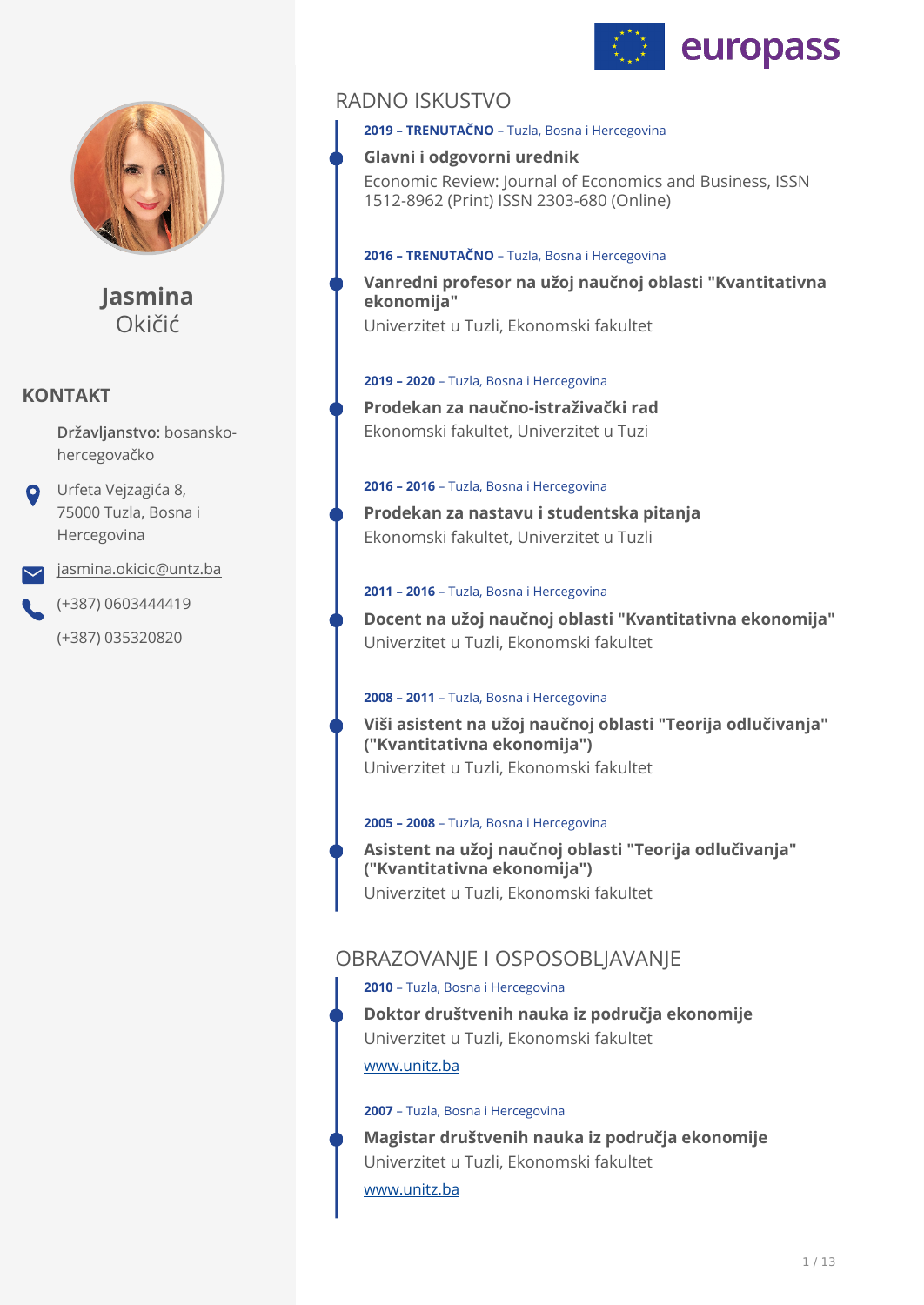

### **2004** – Tuzla, Bosna i Hercegovina

**Diplomirani ekonomista**  Univerzitet u Tuzli, Ekonomski fakultet

## [www.unitz.ba](http://www.unitz.ba)

**2000** – Tuzla, Bosna i Hercegovina

**Opšte srednjoškolsko obrazovanje**  JU Gimnazija "Meša Selimović" Tuzla

**1996** – Lukavac, Bosna i Hercegovina

**Osnovno obrazovanje**  JU "Lukavac Grad" Lukavac

# JEZIČNE VJEŠTINE

**MATERINSKI JEZIK/JEZICI:** bosanski

**DRUGI JEZICI:**

**engleski** 

| Slušanje<br>C <sub>1</sub>             | Čitanje<br>C1        | Govorna<br>produkcija<br>C1        | Govorna<br>interakcija       | Pisanje<br>C1             |
|----------------------------------------|----------------------|------------------------------------|------------------------------|---------------------------|
| njemački<br>Slušanje<br>B <sub>1</sub> | Čitanje<br><b>B1</b> | Govorna<br>produkcija<br><b>B1</b> | Govorna<br>interakcija<br>B1 | Pisanje<br>B <sub>1</sub> |

# DIGITALNE VJEŠTINE

Izvrsno poznavanje statistickih programa (SPSS, Statistica, STATA) / Programska potpora (EViews, R Studio, Stata, Statistica) / MSOffice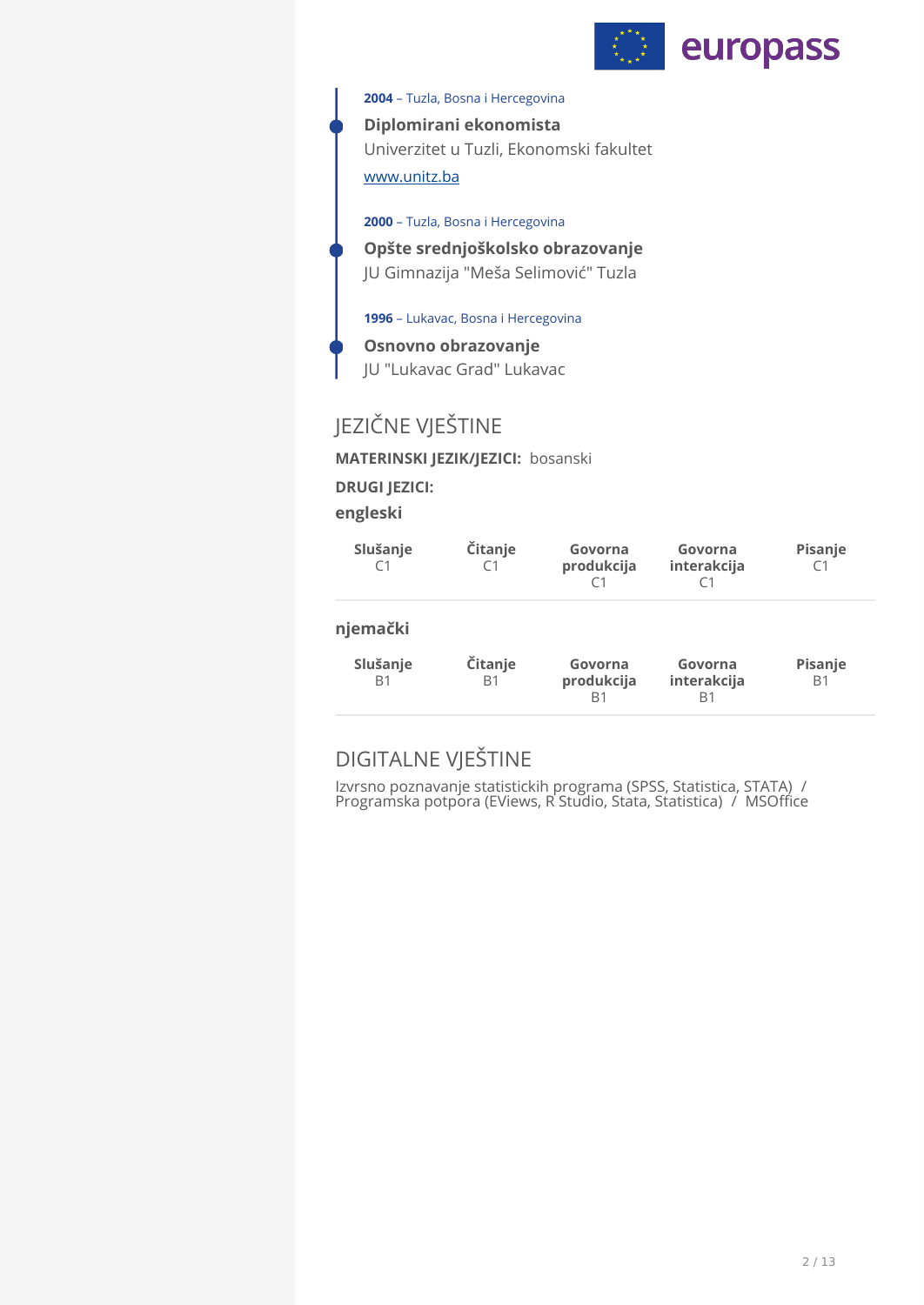

## PUBLIKACIJE

**Okičić, J., Kokorović Jukan, M. & Herić, M. (2021). Some Insights Into Financial Literacy Among Undergraduate Students: A Case of Bosnia and Herzegovina. International Journal of Financial Research. 12(3), 103-115. DOI: 10.5430/ijfr.v12n3p103** 

## **2021**

**Okičić, J. (2016) Causal Relationship between Trading Volume and Security Returns: A Case Study of the South Eastern European Region. In T. Duman et al. (Eds.), Regional Economic Development in the Balkan Region (pp. 132-149). London: Cambridge Scholars Publishing.** 

## **2016**

**Zahirović, S. & Okičić, J. (2016). Effects of Risk Aversion on Securities Portfolio Performance in Underdeveloped Capital Markets: Case of Capital Market of Bosnia and Herzegovina. Economic Research. 29(1), 343-359. DOI: 10.1080/1331677X. 2016.1168042** 

## **2016**

**Okičić, J. (2014) An Empirical Analysis of Stock Returns and Volatility: the Case of Stock Markets from Central and Eastern Europe. South East European Journal of Economics and Business. 9(1), 7-15. DOI: 10.2478/jeb-2014-0005** 

## **2014**

**Okičić, J. (2015) Opportunities for International Portfolio Diversification across the South Eastern European Region. International Review of Entrepreneurship. 13(3), 215-232.** 

## **2015**

**Zahirović S., Rovčanin A. & Okičić, J. (2009) Beta Coefficient Analysis on the Capital Market of Bosnia and Herzegovina, Economic Research. 22(4), 30-40.** 

## **2009**

**Zahirović, S., Kozarević, S. & Okičić, J. (2008). Kvantitativne metode u odlučivanju I. Tuzla: Harfograf d.o.o. (ISBN 978-9958-802-89-8, COBISS.BH-ID 16920326)** 

## **2008**

**Pilav-Velić, A., Jahić, H., Okičić, J. & Kokorović Jukan, M. (2019) The impact of formal and non – formal education on youth employability in Bosnia and Herzegovina. Croatian Review of Economic, Business and Social Statistics (CREBSS). 5(1), pp. 55-66. DOI: 0.1515/crebss** 

## **2019**

**Puška, A., Kozarević, S. & Okičić, J. (2019) Investigating and analyzing the supply chain practices and performance in agrofood industry. International Journal of Management Science and Engineering Management. pp. 1-8. DOI: 10.1080/17509653.2019.1582367**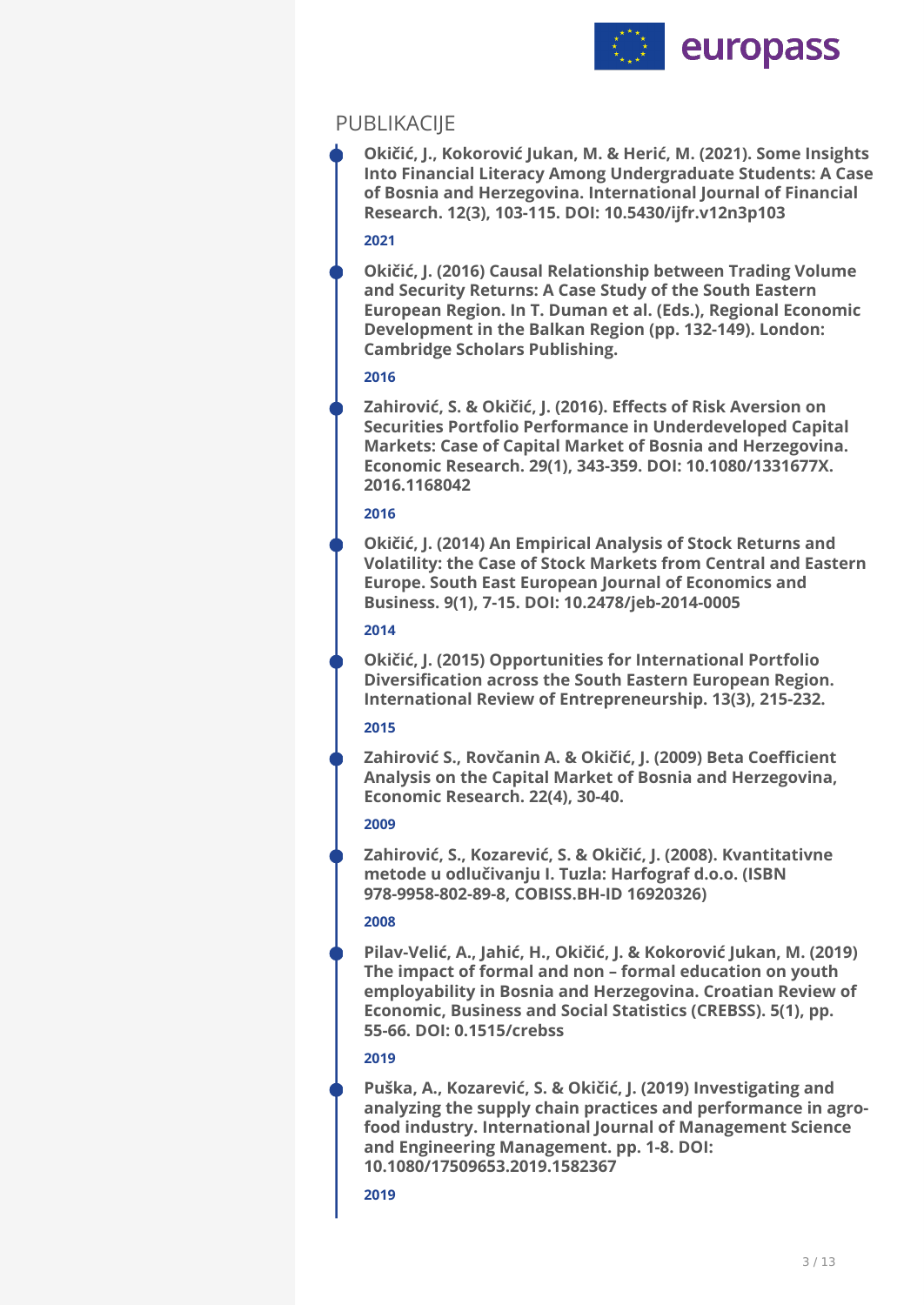

**Babajić, A. Okičić, J. & Kokorović Jukan, M. (2018) Identification of Barriers of Financial Inclusion among Youth. International Business Research. 11(7), 120-129. DOI:10.5539/ibr.v11n7p120** 

#### **2018**

**Nuhanovic, A., Okičić, J., Delic, A. & Smajlovic, E. (2016). The Study of the Current Obstacles to the Development of Women's Entrepreneurship in the Function of Reducing Unemployment in Bosnia and Herzegovina. International Business Research. 9(11), 90-104.** 

#### **2016**

**Džafić, Z., Zahirović, S., Okičić, J. & Kožarić, A. (2011) Internal and External Obstacles to the Development of SMEs in Bosnia and Herzegovina, Croatian Economic Survey, 13(1), 143-171.** 

#### **2011**

**Alkier, R., Okičić, J. & Milojica, V. (2019) Modelling the Probability of Tourists` Return Intention: The Case of Opatija Rivijera. In Zadel, Z. & Smolčić Jurdana, D. (Eds.), 5th International Scientific Conference ToSEE (pp. 17-30). Rijeka: University of Rijeka.** 

#### **2019**

**Okičić, J. (2019) The Relationship between the Decision-Making Style of Entrepreneurs and their Financial Literacy. In Dvouletý, O., Lukeš, M. & Mísař, J. (Eds.), Proceedings of the 7th International Conference Innovation Management, Entrepreneurship and Sustainability (pp. 655- 668). Prague: University of Economics.** 

#### **2019**

**Okicic, J., Kokorovic Jukan, M., Pilav-Velic, A. & Jahic, H. (2019). Youth Employment Probability in Bosnia and Herzegovina. Poster presented at the USAID Conference "A Country for the Young? - Researching the Future of BiH", Sarajevo, Bosnia and Herzegovina.** 

## **2019**

**Okičić, J. & Kakeš, D. (2019) Insights into Gender Differences in Financial Literacy of Youth. In Leko Šimić, M. & Crnković, B. (Ed.), Conference Proceedings – 8th International Scientific Symposium Economy of Eastern Croatia – Vision and Growth (pp. 474– 484). Osijek: Faculty of Economics in Osijek, J.J. Strossmayer University of Osijek.** 

#### **2019**

**Kozarević, E., Kokorović Jukan, M. & Okičić, J. (2018). Sociodemografic determinants of financial literacy levels of individuals: The case of Tuzla Canton, Bosnia and Herzegovina. In Brkić, A. (Ed.) 8th International Business Development Conference 2018: Economic challenges of countries in transition (pp. 345-354). Zenica: Faculty of Economics.**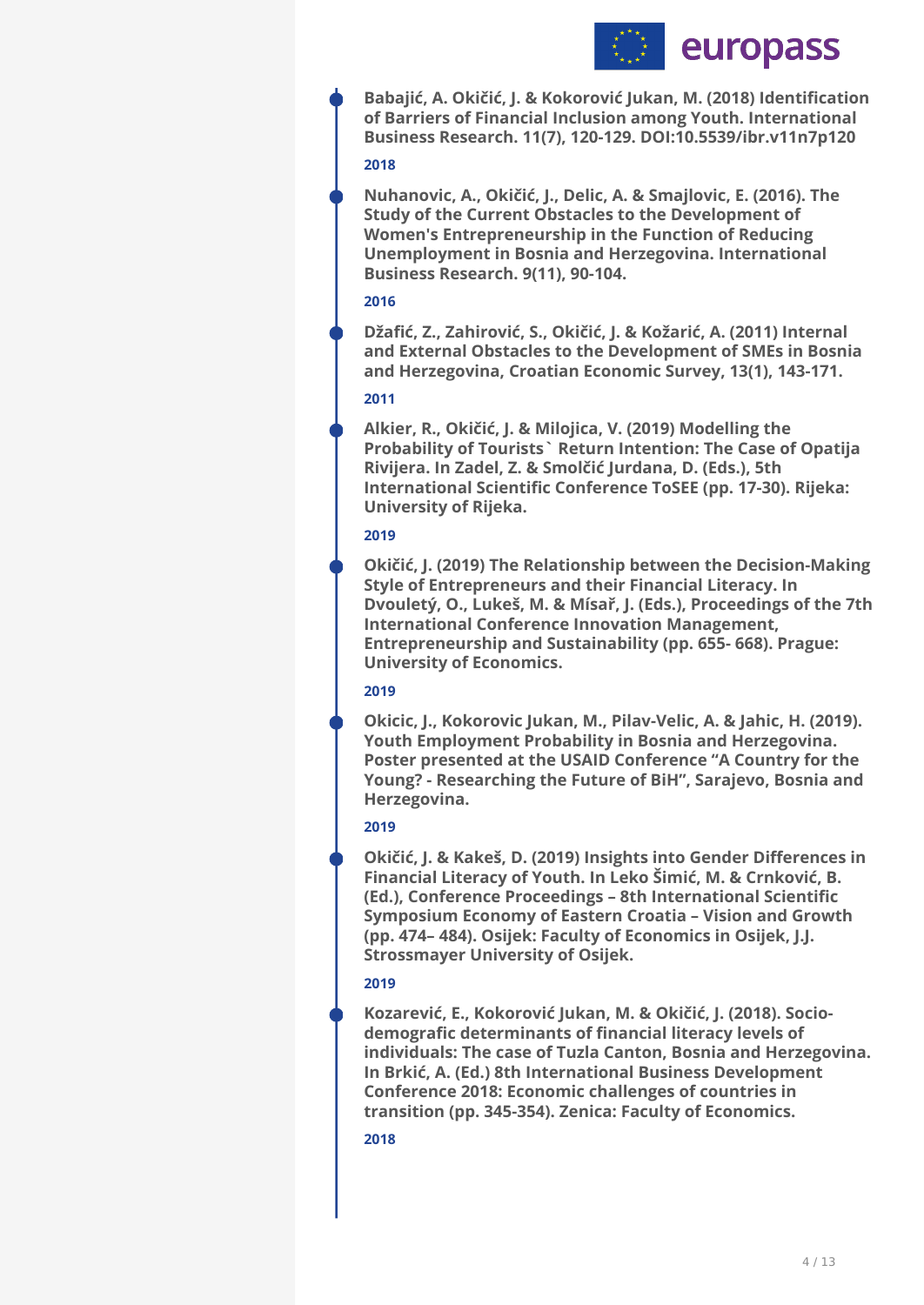

**2018 Okičić, J. & Unkić, N. (2018) Modelling the relationship between consumers' financial literacy and their usage of retail banking services. In Babić, V. (Ed.), Conference Proceedings - International Scientific Conference on Contemporary Issues in Economics, Business and Management (pp. 227 – 235). Kragujevac: Faculty of Economics, University of Kragujevac.** 

**Krešić, B. & Okičić, J. (2018) Determining Amount of Child Support - Possibility for Setting the Minimum Amount Required. Pravna misao - Časopis za pravnu teoriju i praksu. 5-6(2018), 7-35.** 

### **2018**

**Okičić, J., Kokorović Jukan, M. & Babajić, A. (2017) Measuring Social Inclusion of Youth in the Federation of Bosnia and Herzegovina. In E. Kozarević & J. Okičić (Eds.), 5th International Scientific Conference "Economy of Integration": The Role of Economic Thought in Modern Environment, (pp. 887-902). Tuzla: Faculty of Economics.** 

## **2017**

**Okičić, J. & Selimović, D. (2017) An Empirical Study of the Relationship between Financial Literacy and Tolerance towards Financial Risk among Entrepreneurs in Bosnia and Herzegovina. In M. Obralić & N. Tandir (Eds.), Proceedings book - International Conference on Economic and Social Studies: Regional Economic Development (pp. 32-45). Sarajevo: International Burch University.** 

## **2017**

**Kokorović Jukan, M., Okičić, J. & Oruč, N. (2017) Evaluating the Impact of Internal Remmitances on Financial Inclusion - Evidence from Bosnia and Herzegovina. In E. Kozarević & J. Okičić (Eds.), 5th International Scientific Conference "Economy of Integration": The Role of Economic Thought in Modern Environment, (pp. 130-141). Tuzla: Faculty of Economics.** 

## **2017**

**Okičić, J. & Remetić Horvat, S. (2015) Measuring Stock Market Liquidity: Comparative Analysis of Transition Economies in South-Eastern Countries. In J. Ateljević & J. Trivić (Eds.), Researching Economic Development and Entrepreneurship in Transition Economies: Assessment of the Last 25 years, Going Beyond the 'Transition' (pp. 894-904). Graz: Faculty of Economics, University of Banja Luka.** 

## **2015**

**Okičić, J. & Unkić, N. (2015) Model of Stock Classification on Frontier Capital Market of Bosnia and Herzegovina. In E. Kozarević & J. Okičić (Eds.), 4th International Scientific Conference "Economy of Integration": Challenges of Economy in Environment Under Crisis (pp. 715-727). Tuzla: Faculty of Economics.**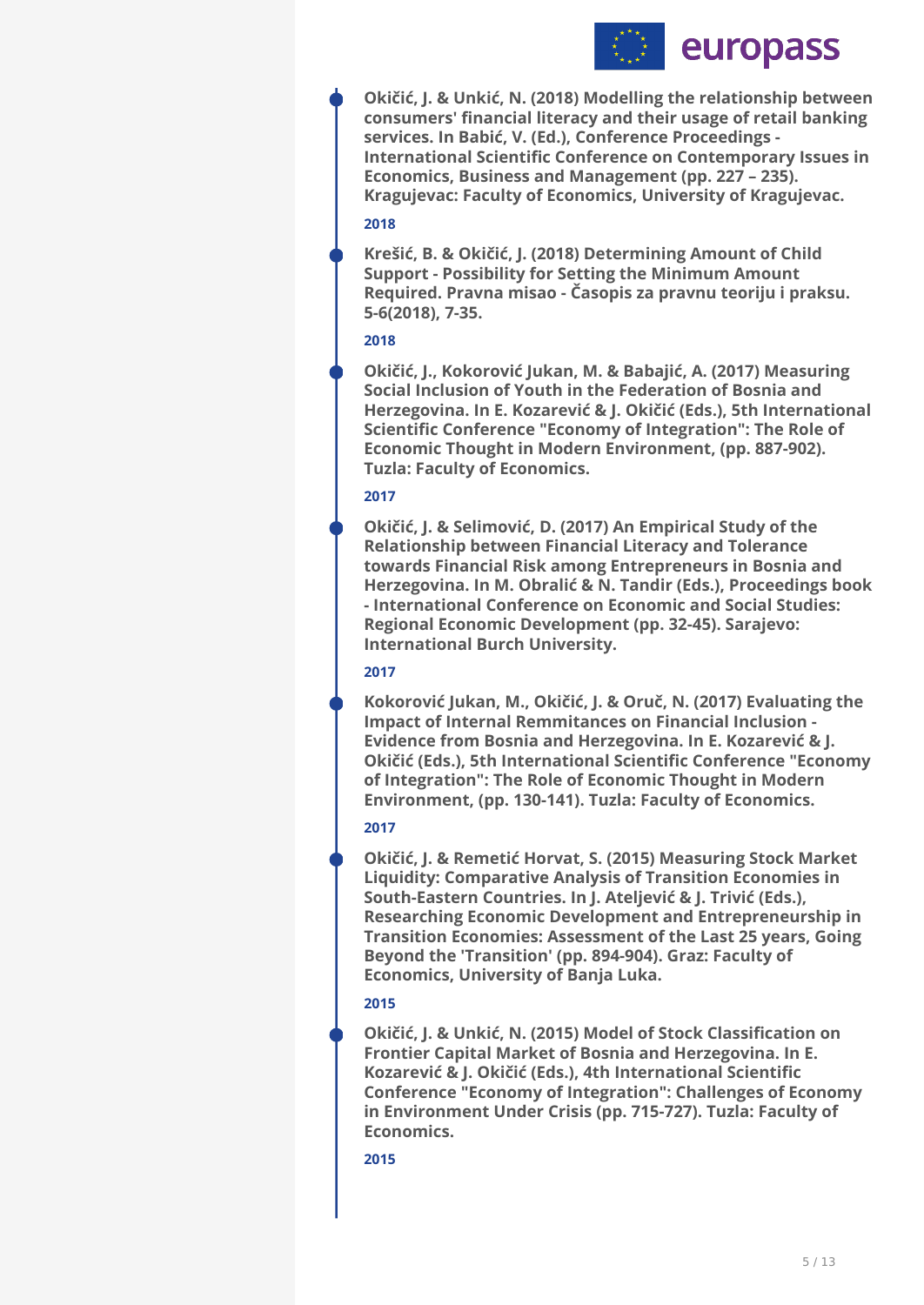

**Okičić, J. & Remetić Horvat, S. (2015). The Identification of Blue Chip Stocks in Underdeveloped Stock Markets of the South Eastern European Region. Economic Analysis. 1(2), 54-68.** 

#### **2015**

**Okičić, J., Remetic-Horvath, S. & Büyükdemir, B. (2014) Stock Selection Based on Discriminant Analysis: Case of Capital Market of Bosnia and Herzegovina. Journal of Economic and Social Studies. 4(2), 5-30.** 

## **2014**

**Okičić, J., Kasumović, M. & Smajlović, E. (2013) Istraživanje stavova registrovanih nezaposlenih osoba sa visokom stručnom spremom prema samozapošljavanju. In B. Umihanić et al. (Eds.), 3rd Scientific Conference with International Participation: Economy Of Integrations (ICEI): Using Knowledge to Move from Recession to Prosperity (pp. 223-242).Tuzla: Faculty of Economics.** 

## **2013**

**Okičić, J. (2013) The Effects Of the Global Financial Crisis on Securities Portfolio Performance: A Case Of Capital Markets in South Eastern European Region. In I. Stošić et al. (Eds.), Economic Science on the Crossroad (pp. 66-81). Belgrade: Institute of Economic Sciences.** 

## **2013**

**Okičić, J. & Horvath, S. (2012) The Effects Of The Global Financial Crisis on Capital Markets in Central and Eastern Europe. In E. Mehić (Ed.), 6th International Conference of the School of Economics and Business: Beyond the Economics Crisis: Lessons Learned and Challenges Ahead (pp. 849-865). Sarajevo: School of Economics and Business.** 

## **2012**

**Džafić, Z., Zahirović, S., Okičić, J. & Kožarić, A. (2011) The Identification of the Barriers in Development of Manufacturing Small and Medium Enterprises in Bosnia and Herzegovina. Paper presented at: The 5th International Scientific Conference "Entrepreneurship and Macroeconomic Management: Reflection on the World in Turmoil", Pula: Jura** 

## **2011**

**Okičić, J. (2011) Ispitivanje uticaja egzogenog šoka na integrisanost tržišta kapitala zemalja Zapadnog Balkana. In Z. Džafić et al. (Eds.), 2nd International Scientific Symposium: Challenges and Perspectives of Integration in Countries of South-Eastern Europe (pp. 517-529).Tuzla: Faculty of Economics.**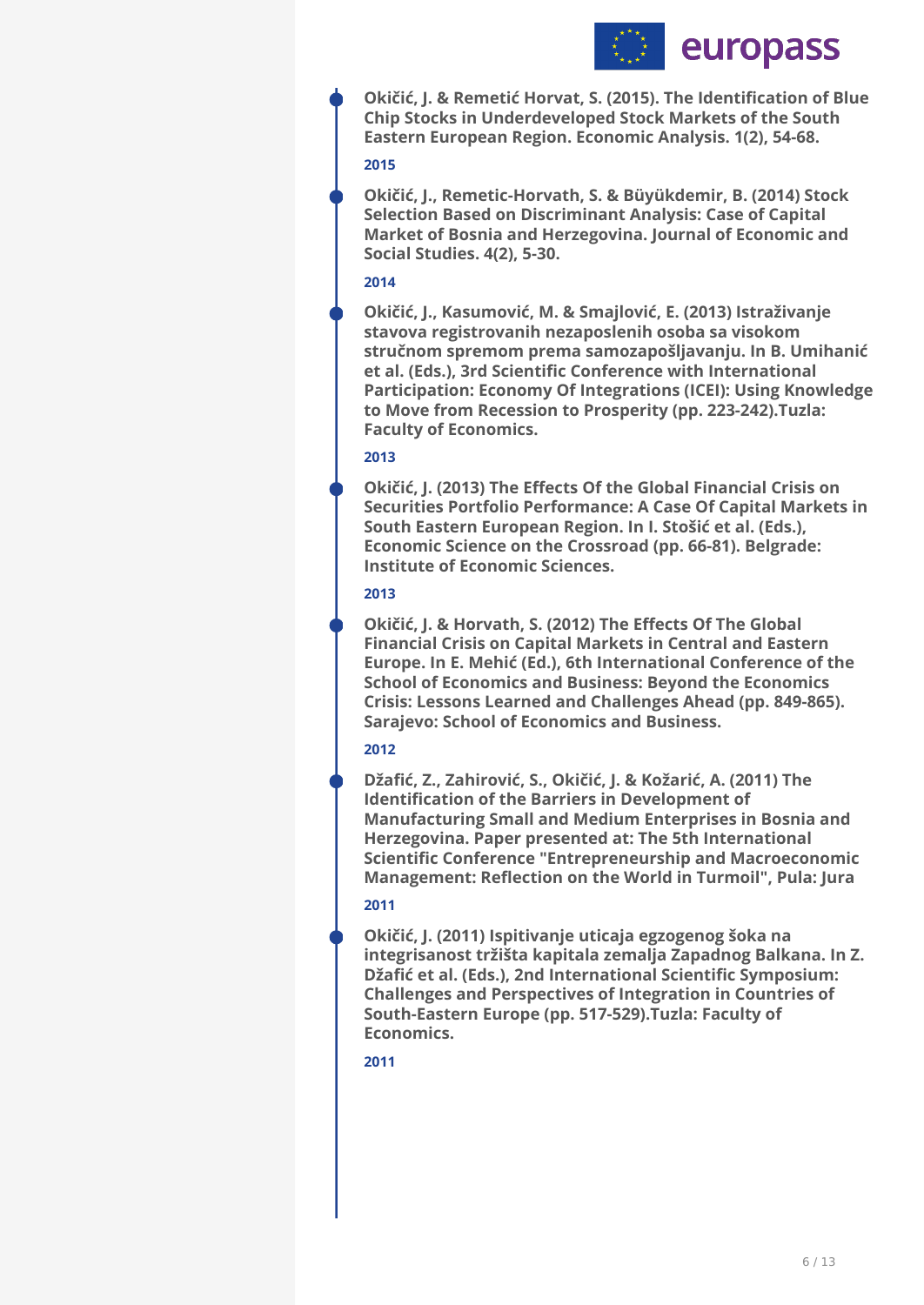

**Okičić, J. (2010) Correlation and Efficiency of the Western Balkans Frontier Capital Markets. In V. Trivun (Eds.) Global Recession Context, 5th International Conference of the School of Economics and Business in Sarajevo: Economic Development Perspectives of SEE Region in the Global Recession Context (pp. 1-13). Sarajevo: School of Economics and Business.** 

### **2010**

**Zahirović S., Rovčanin A. & Okičić, J. (2009) Efficiency of the Western Balkan Countries Capital Markets. In Ž. Šević (Ed.) 7th ICAFT – International Conference on Accounting and Finance in Transition (pp. 339-348). London-Glasgow: Greenwich University Press.** 

#### **2009**

**Zahirović S. & Okičić, J. (2009) Model vektorske autoregresije u istraživanju utjecaja globalne finansijske krize na berzanska kretanja u Bosni i Hercegovini, Ekonomska revija: Časopis za ekonomiju i biznis. VI(12), 133-142.** 

#### **2009**

**Okičić, J. & Smajlović E. (2009) Mogućnost primjene linearnog programiranja u funkciji mjerenja kvaliteta bankarskih usluga. 6. Naučno-stručni skup sa međunarodnim učešćem: Kvalitet 2009 (pp. 903-908). Neum: Asocijacija za kvalitet u BiH.** 

## **2009**

**Okičić, J. (2009) Specifičnosti procesa odlučivanja na rubnim tržištima kapitala, Prizma - regionalni poslovni magazin, VIII, 106-119.** 

#### **2009**

**Okičić, J. (2009) Modeliranje volatilnosti na rubnom tržištu kapitala Bosne i Hercegovine, Ekonomska revija: Časopis za ekonomiju i biznis. VII(13), 127-142.** 

#### **2009**

**Rovčanin A., Zahirović S. & Okičić, J. (2008) Stock Exchange Indexes on World Market – Influences on Financial Markets of Western Balkan Countries. In C. Berthomieu & S. Redžepagić (Eds.), Financial Systems Integration of Balkan Countries In the European Financial System (pp. 164-174). Belgrade: Institute of Economic Sciences.** 

## **2008**

**Okičić, J. (2008) Modeliranje finansijskih vremenskih serija sa Sarajevske berze pomoću ARIMA procesa. Ekonomska revija: Časopis za ekonomiju i biznis. VI(11), 122-134.** 

## **2008**

**Okičić, J. (2007) Tehnička analiza u funkciji objektivizacije informacija sa tržišta kapitala. Ekonomska revija: Časopis za ekonomiju i biznis. V(10), 180-191.**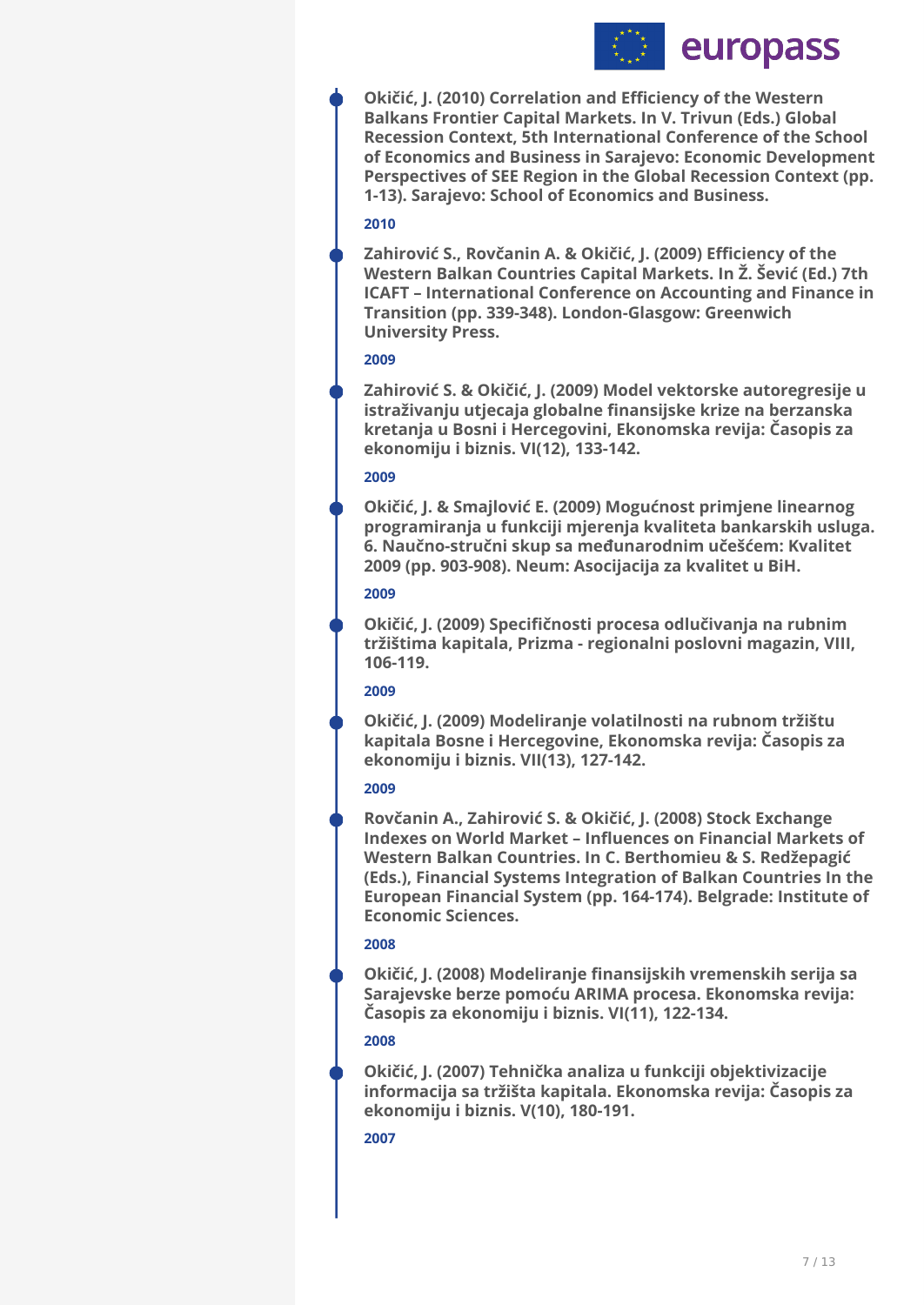

**Okičić, J. (2007) Prilog uspostavljanju jedinstvenog tržišta kapitala u Bosni i Hercegovini. Ekonomska revija: Časopis za ekonomiju i biznis. V(9), 128-140.** 

#### **2007**

**Okičić, J. (2006) Modeliranje volatilnosti cijena dionica pomoću GARCH procesa. Ekonomska revija: Časopis za ekonomiju i biznis. IV(8), 156-168.** 

## **2006**

**Omerhodžić, S. & Okičić, J. (2005) Vrednovanje običnih dionica. Ekonomska revija: Časopis za ekonomiju i biznis. III(5-6), 64-75.** 

### **2005**

**Kokorović Jukan, M., Okičić, J. & Hopić, D. (2020) Remittances as an opportunity to increase savings and financial inclusion of youth in South East Europe, Economic Research-Ekonomska Istraživanja, 33(1), 2606-2619, DOI: 10.1080/1331677X. 2020.1749104** 

### **2020**

**Alkier, R., Okičić, J. & Milojica, V. (2020) Factors of percieved quality of maritime tourist destination´s offer: Case of Opatija Riviera. Pomorstvo. 34(2), 396-404 DOI: 10.31217/p.34.2.20** 

### **2020**

**Okičić, J., Kokorović Jukan, M., Kakeš, D. & Herić, M. (2019). The Impact of Behavioral Factors on Propensity toward Indebtedness among Youth: A Structural Equation Modelling Approach. In E. Kozarević & J. Okičić. (Eds.) The Sixth Scientific Conference with International Participation "Economy of Integration" I C E I 2019 (pp. 508-516). Tuzla: Faculty of Economics.** 

## **2019**

**Okičić, J., Kokorović Jukan, M., Pilav-Velić, A. & Jahić, H. (2019). Why young people want to leave Bosnia and Herzegovina: Aspiration or Desperation? In E. Kozarević & J. Okičić. (Eds.) The Sixth Scientific Conference with International Participation "Economy of Integration" I C E I 2019 (pp. 528-536). Tuzla: Faculty of Economics.** 

## **2019**

**Alkier, R., Okičić, J. & Milojica, V. (2019). A Structural Model of Tourists' Satisfaction with The Destination's Offer: The Case of Opatija Riviera. In E. Kozarević & J. Okičić. (Eds.) The Sixth Scientific Conference with International Participation "Economy of Integration" I C E I 2019 (pp. 497-507). Tuzla: Faculty of Economics.** 

**Okičić, J., Kokorović Jukan, M., Pilav-Velić, A. & Jahić, H. (2020). Impact of individual and household characteristics on the employment probability among youth from Bosnia and Herzegovina. Ekonomska Istraživanja / Economic Research. 33(1), pp.1-13. DOI: 10.1080/1331677X.2020.1776138**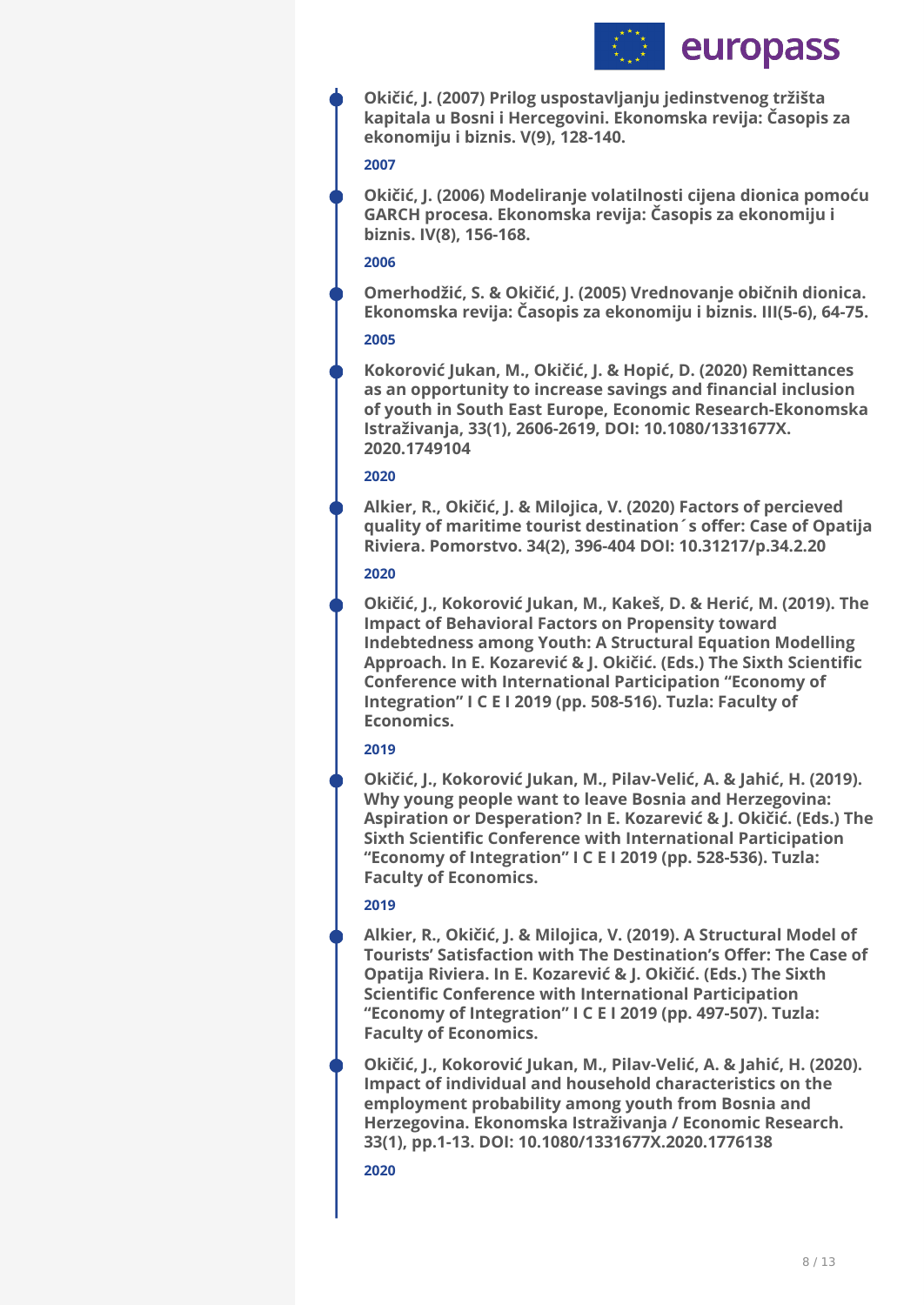

**2020 Okičić, J. (2020) Insights into Some Antecedents of the Likelihood of an Entrepreneurial Intention Among Youth: A Case of Bosnia and Herzegovina. In Dvouletý, O., Lukeš, M. & Mísař, J. (Eds.), Proceedings of the 8th International Conference Innovation Management, Entrepreneurship and Sustainability (pp. 445-457). Prague: University of Economics.** 

**Okičić, J. & Unkić, N. (2020). Is There a Relationship Between Financial Behaviour and Financial Position? Evidence from Bosnia And Herzegovina. Ecoforum. 9(2), 1-6.** 

#### **2020**

**Okičić, J. & Selimović, D. (2020). Can Financial Literacy Drive Active Investment Strategy? Evidence from Underdeveloped Capital Market. Ecoforum. 9(2), 1-8.** 

### **2020**

**Okičić, J. (2015). Osnove kvantitativnih modela u finansijama. Tuzla: Harfograf d.o.o. (ISBN 978- 9958-49-049-1, COBISS.BH-ID 22299142)**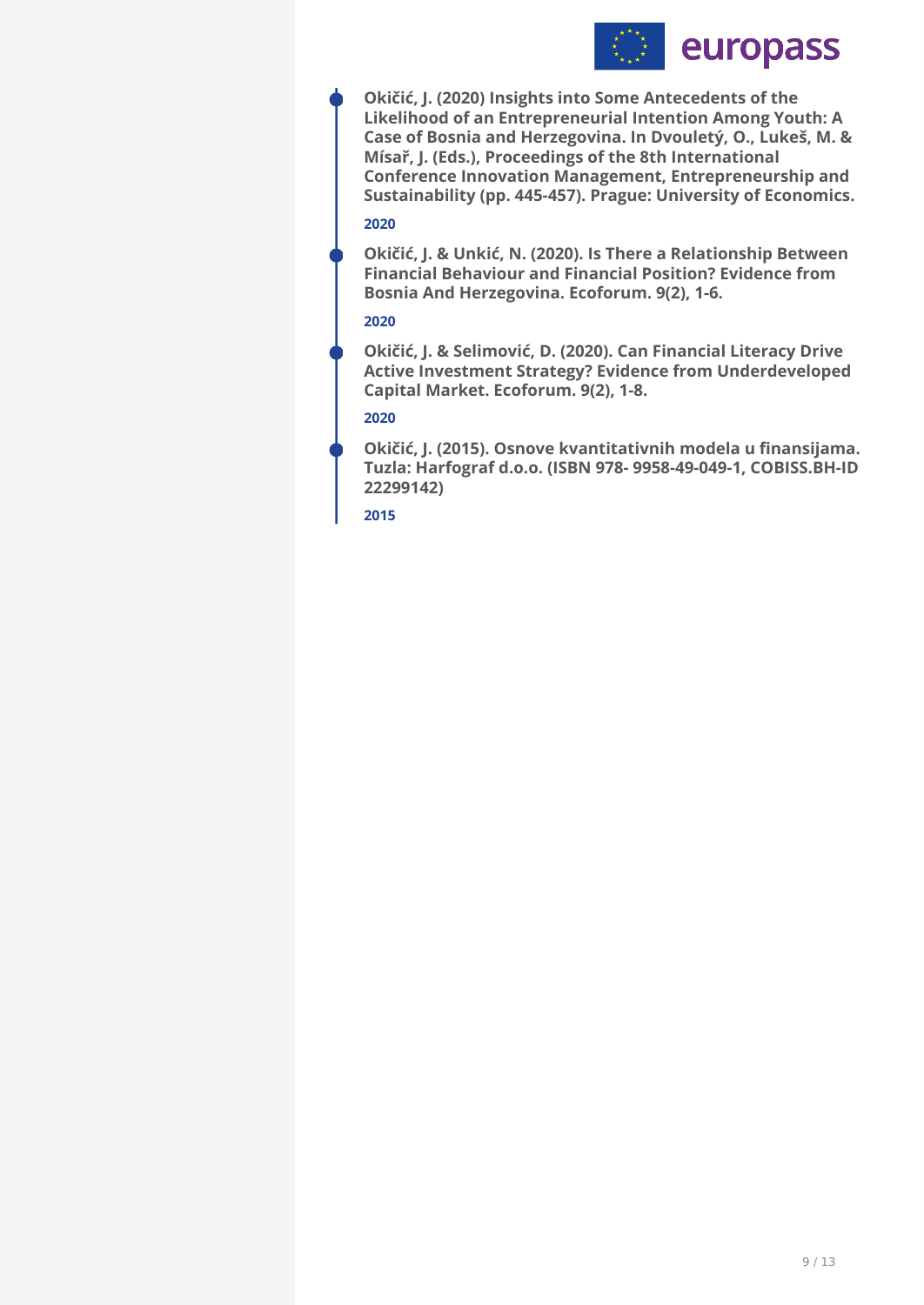

## PROJEKTI

### **2019 – 2020**

**Mjerenje finansijske pismenosti studentske populacije u Federaciji Bosne i Hercegovine funded by the Ministry of education and science of Federation of Bosnia and Herzegovina (http://www.fbihvlada.gov.ba/english/ ministarstva/obrazovanje\_nauka.php)**

#### **2017 – 2018**

**Impact evaluation of the Tuzla canton SME's subsidy funded from the budget of the government of Tuzla Canton between 2011 and 2015 - funded by IMPAQ International (http:// www.impaqint.com/ )**

### **2016 – 2018**

**Investigation of the Reasons of Poor Financial Inclusion among Youth Population in FBiH as Determinant of their Social Inclusion - funded by the Ministry of education and science of Federation of Bosnia and Herzegovina (http:// www.fbihvlada.gov.ba/en**

### **2016 – 2018**

**Determining the minimum amount of money of child support contributions - funded by the Ministry of education and science of Federation of Bosnia and Herzegovina (http:// www.fbihvlada.gov.ba/english/ministarstva/ obrazovanje\_nauka.php)**

## **2014 – 2016**

**Developing educational programs in the function of life-long learning - funded by the Ministry of education and science of Federation of Bosnia and Herzegovina (http:// www.fbihvlada.gov.ba/english/ministarstva/ obrazovanje\_nauka.php)**

#### **2015 – 2018**

**The USAID Monitoring and Evaluation Support Activity in BiH (MEASUREBiH) https://www.usaid.gov/news-information/factsheets/fact-sheet-monitoring-and-evaluationsupport- activitybosnia-and**

## **2014 – 2016**

**Research Analysis of Current Barriers in Female Entrepreneurship Development for the purpose of Reducing Unemployment in Bosnia and Herzegovina - funded by Federal Ministry of Education and Science (http:// www.fbihvlada.gov.ba/english/ministarstva/ob**

## **2013 – 2015**

**Strategic Development of Higher Education and Qualification Standards, Description of component 2, Implementation of component 2 - Qualification Standards, Joint EU/CoE Project, 2013 – 2015. (http://pjp-eu.coe.int/en/web/bih-highereducation/working-**

**2014 – 2016**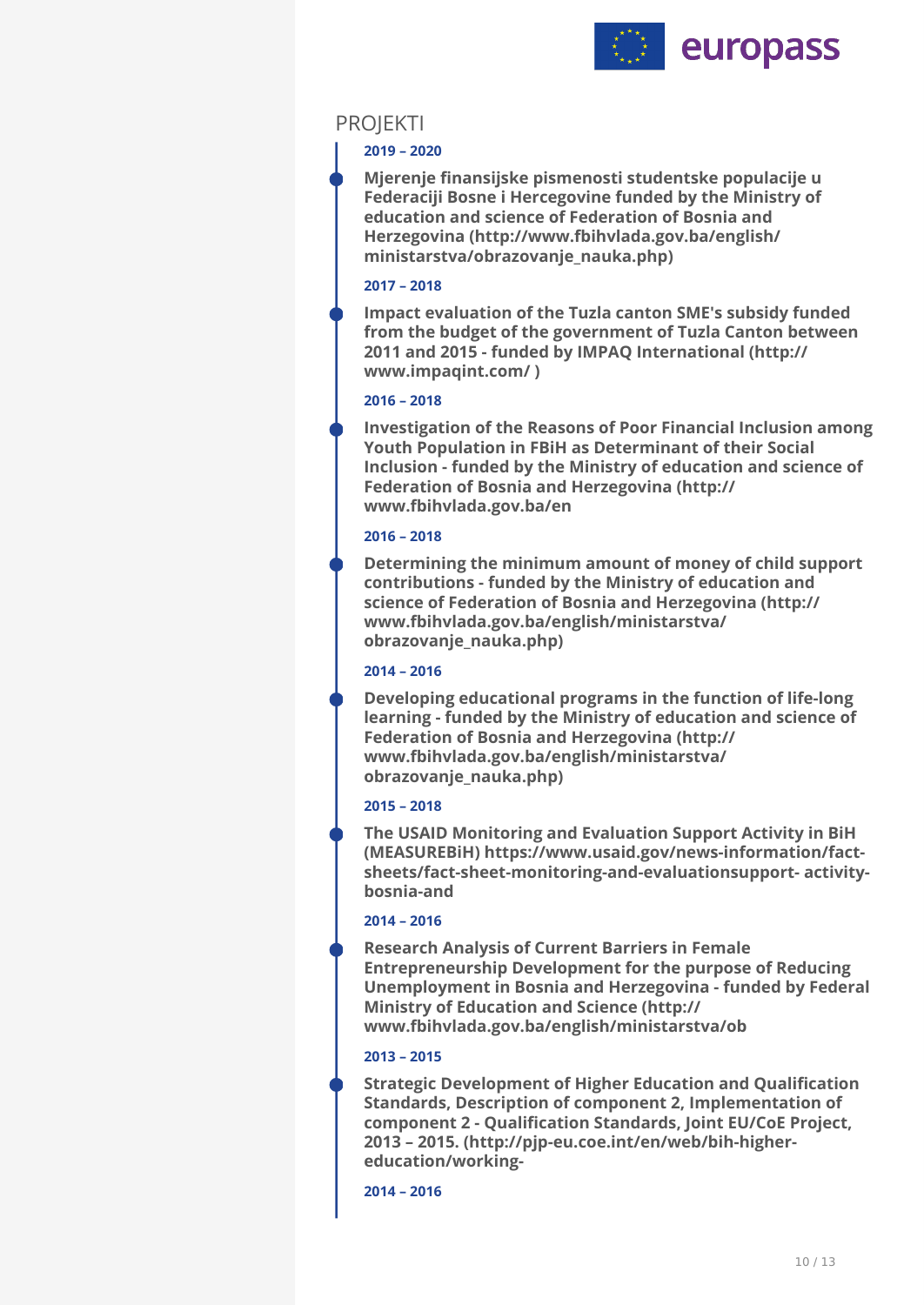

**(2014-2016) Development of Policy-Oriented Training Programmes in the Context of the European Integration (http://www.depocei.org/)**

### **2011 – 2012**

**Strengthening Quality Assurance System within Western Balkans HEIs in Support of National and Regional Planning – CUBRIK (158999 – TEMPUS – ES –TEMPUS – SMGR), Tempus project No. 158999: Ref. No 5.1 "Activity 5.1** 

#### **2009 – 2011**

**Internal and External Obstacles to the Development of SMEs in Bosnia and Herzegovina - funded by Federal Ministry of Education and Science (http://www.fbihvlada.gov.ba/english/ ministarstva/obrazovanje\_nauka.php)**

# POČASTI I NAGRADE

## **2015**

**USAID/BiH MEASURE-BiH fellowship - USAID** 

### **2004**

**Zlatna plaketa Univerziteta u Tuzli** – JU Univerzitet u Tuzli

### **2004**

**Stipendija fondacije Međunarodni foorum Bosna** – Međunarodni forum Bosna

## **2003**

Stipendija Konrad Adenauer Stiftung - Konrad Adenauer Stiftung

# MREŽE I ČLANSTVA

**American Evaluation Society** 

[https://www.eval.org/p/cm/ld/](https://www.eval.org/p/cm/ld/fid=1)fid=1

**European Evaluation Society** 

<https://www.europeanevaluation.org/>

## **ESS BiH**

[http://ess.credi.ba/2021/01/19/who-the-ess-is-for-in-bosnia-and](http://ess.credi.ba/2021/01/19/who-the-ess-is-for-in-bosnia-and-herzegovina/)[herzegovina/](http://ess.credi.ba/2021/01/19/who-the-ess-is-for-in-bosnia-and-herzegovina/)

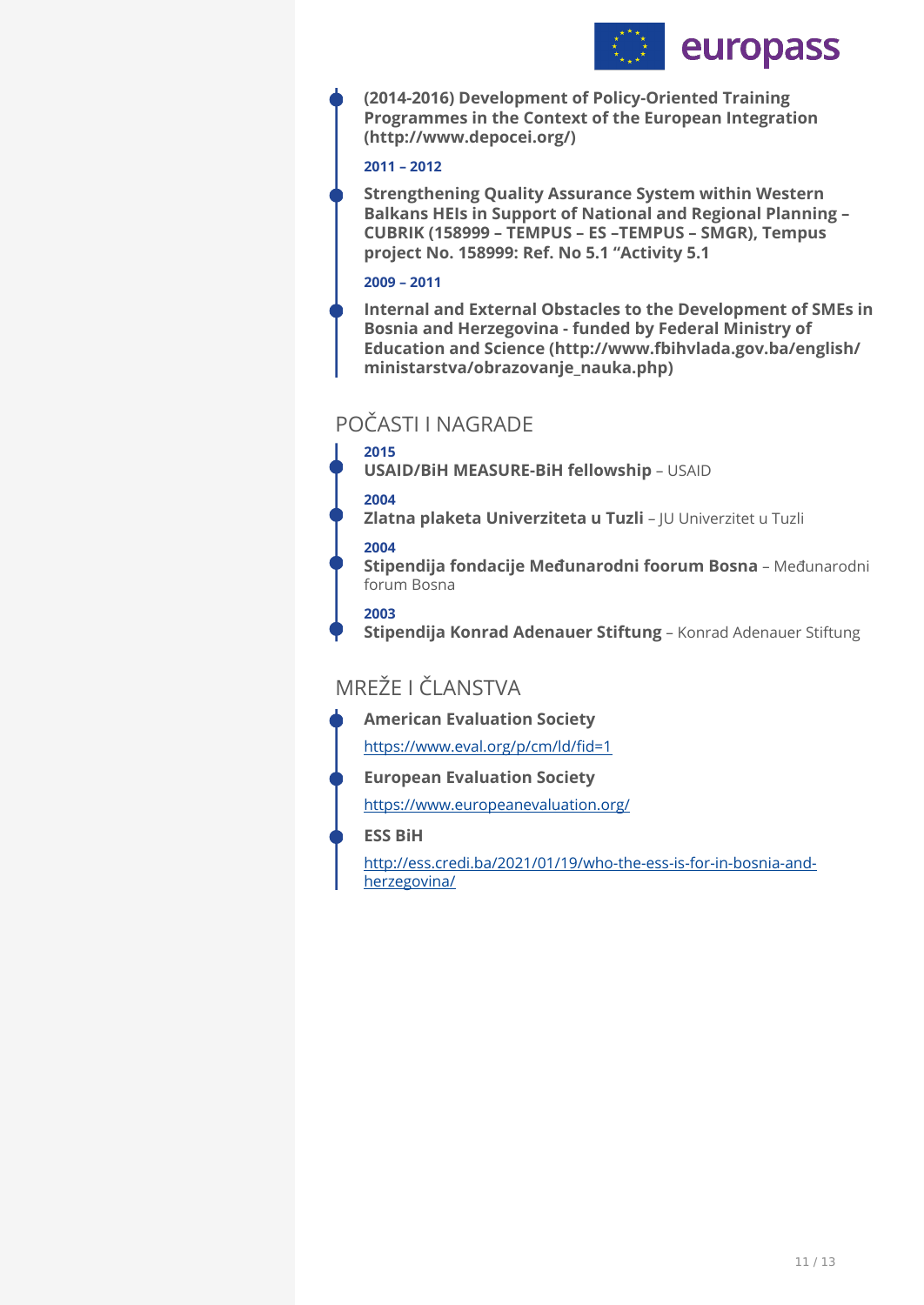

# USAVRŠAVANJA

## **2015 – 2017**

**Certificate in Evaluation Practice Claremont Graduate University – Claremont Evaluation Center, The Evaluators' Institute, Claremont (United States)** 

### **26/02/2018 – 27/02/2018**

#### **Measurement quality and correction for measurement error**

Synergies for Europe's Research Infrastructures in the Social Sciences (SERISS), Ljubljana, Slovenia

## **16/01/2018 – 19/01/2018**

**EUROMOD-HHoT Winter School 'Using EUROMOD for model family simulations (with optional module on microsimulation and variance estimation)'** 

University of Antwerp, Antwerp (Belgium)

## **2017**

**Certificate in SPSS Data Analysis - Advanced Level University of Belgrade Faculty of Economics** 

### **2016**

**Certificate in SPSS Data Analysis Faculty of Economics, University of Belgrade** 

## **2016**

**Certificate of Completion - How to review a manuscript Elsevier Publishnig Campus, Amsterdam (Netherlands)** 

## **2015**

**Training of trainers for further development and use of Qualifications Standards (QS) and Occupational Standards (OS) in Bosnia and Herzegovina** 

<http://pjp-eu.coe.int/hr/web/bih-higher-education/home>

## **2014**

## **Training of Trainers for University Teachers – ToT**

Tempus project Development of Policy-Oriented Training Programmes in the Context of the

European Integration – DEPOCEI

## <http://www.depocei.org/>

## **2013**

**Certificate in Financial Mathematics in Practise University of Belgrade, Faculty of Economics** 

## **2012**

**The First Certificate in English (FCE) – Pass at grade A University of Cambridge ESOL Examinations (Cambridge ESOL)** 

<http://www.cambridgeenglish.org/>